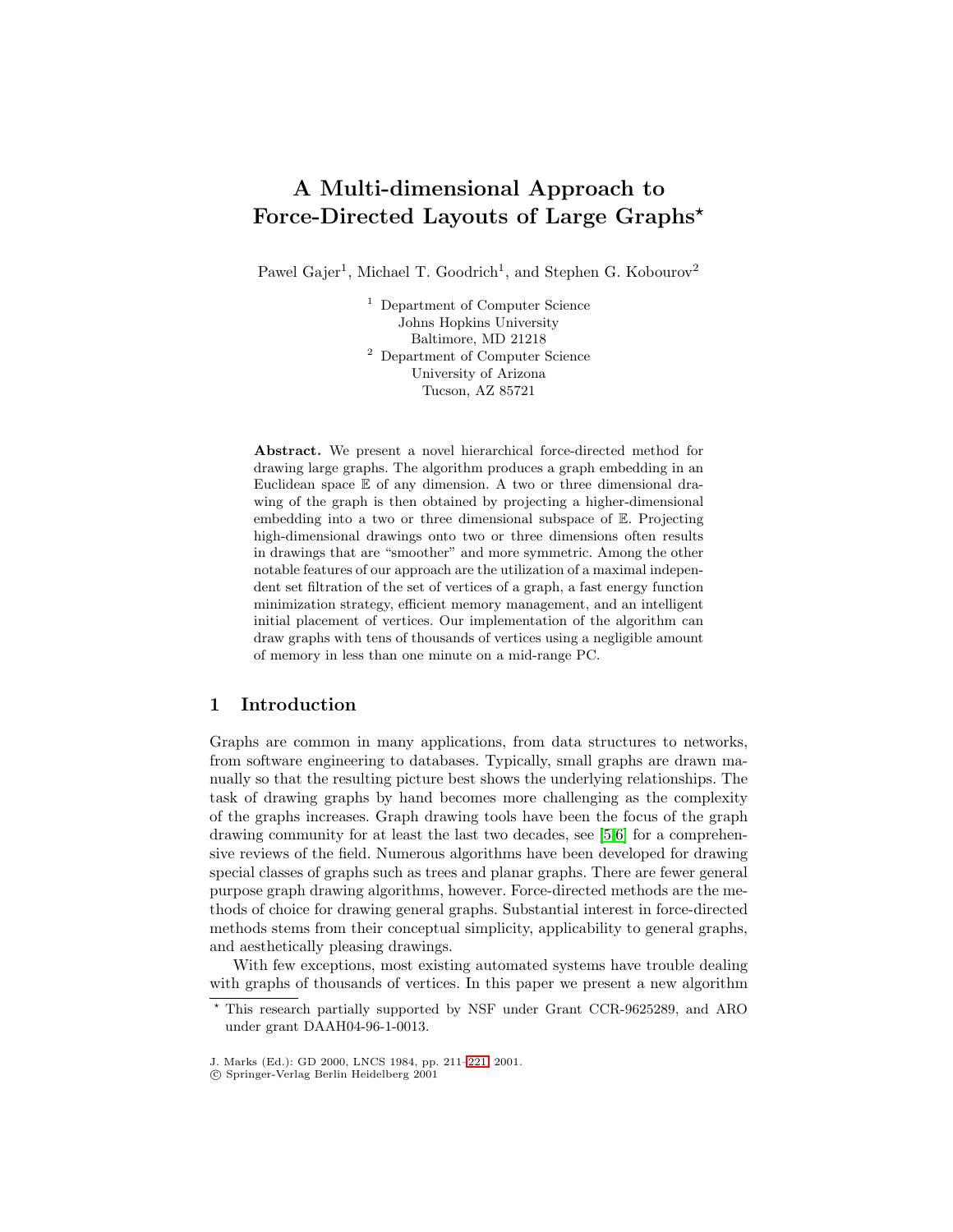which allows for drawing simple undirected graphs with tens of thousands of vertices in under a minute. Even larger graphs can be displayed using this algorithm in conjunction with a fisheye view [\[14,19,22\]](#page-10-0) or a multi-level display algorithm [\[7\]](#page-10-0) which would allow us to accommodate graphs with more vertices than the number of pixels of the display device. However, the effectiveness of fisheye and multi-level views depends on a good recursive clustering, which in turn depends on a good initial embedding of the graph. Creating a good embedding for large graphs has been prohibitively expensive using existing algorithms. Our algorithm allows us to create excellent initial embeddings in very reasonable times; hence, it can be used either by itself or as a preprocessing step to the above large-graph layout methods. The key features of the algorithm are: (1) intelligent initial placement of vertices; (2) multi-dimensional drawing; (3) a simple recursive coarsening scheme; (4) fast energy function minimization; (5) space and time efficiency.

The rest of this paper is organized as follows: In Section 2 we review previous work in visualization of large graphs and force-directed algorithms for automated graph drawing. In Section [3](#page-2-0) we describe our algorithm and in Section [4](#page-9-0) we present some concluding remarks.

## **2 Previous Work**

#### **2.1 Visualization of Large Graphs**

Visualizing large graphs presents unique problems which require non-orthodox solutions. Drawings that display the entire graph have the advantage of showing global graph structure. For large graphs such drawings become impractical as the limited resolution of display devices makes details hard to discern. Partially drawing graphs allows for display of larger graphs but fails to convey their global structure. Two other approaches to visualization of large graphs are of particular interest: fisheye views and multi-level displays. Fisheye views [\[14,19,](#page-10-0) [22\]](#page-10-0) show an area of interest quite large and detailed while showing other areas successively smaller and in less detail. Multi-level views allow us to view large graphs at multiple abstraction levels. A natural realization of such multiple level representations is a 3D drawing with each level drawn on a plane at a different z-coordinate, and with the clustering structure drawn as a tree in 3D.

The multi-level display algorithms are introduced by Eades and Feng [\[9\]](#page-10-0) in the context of visualization for clustered graphs. Compound and clustered graphs are studied in [\[10,11,20,23\]](#page-10-0). Creating a graph clustering based on binary space partitions and using it to display large graphs was introduced by Duncan, Goodrich, and Kobourov [\[7\]](#page-10-0). The quality of the resulting multi-level drawings depends on the initial embedding of the graph in the plane.

### **2.2 Force-Directed Algorithms**

The force-directed placement algorithm of Quinn and Breur [\[21\]](#page-10-0) and the spring embedder of Eades [\[8\]](#page-10-0) are among the first practical algorithms for graph drawing.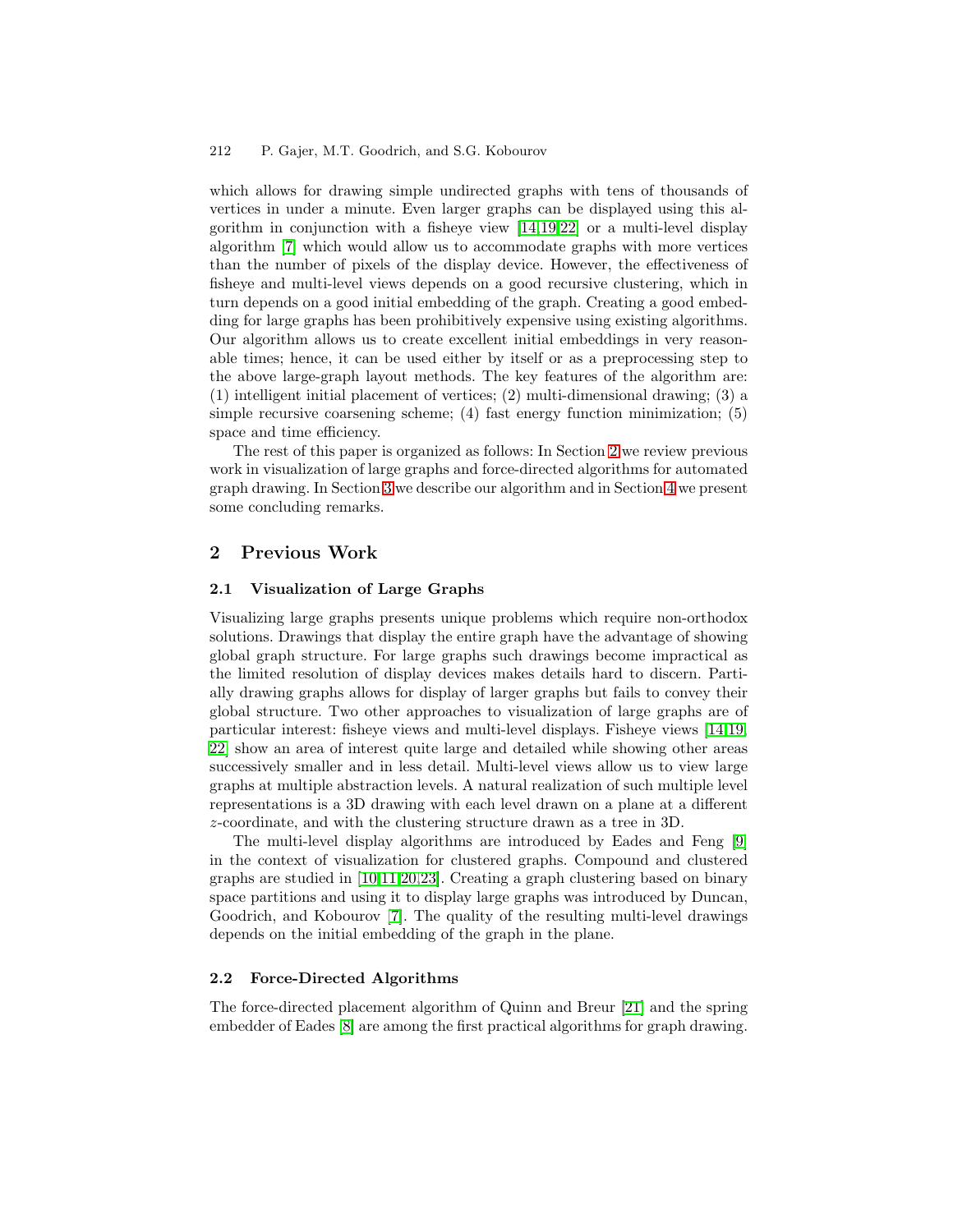<span id="page-2-0"></span>In the latter algorithm the graph is modeled as a physical system of rings and springs. Classical force-directed methods start from a random embedding of a graph and utilize standard optimization methods to find a minimum of an energy function of their choice. The use of an energy function  $E$  is a characteristic feature of force-directed layout algorithms. It is used to assign to each embedding  $\rho: G \to \mathbb{R}^n$  of a graph G in some Euclidean space  $\mathbb{R}^n$  (typically  $n = 2$  or  $n = 3$ ) a non-negative number  $E(\rho)$ . Force-directed methods are based on the premise that minima of reasonably chosen energy functions produce aesthetically pleasing graph drawings. The main differences between force-directed algorithms are in the choice of energy function and the methods for its minimization. Examples of force-directed algorithm include the algorithms of Kamada and Kawai [\[18\]](#page-10-0), Davidson and Harel [\[4\]](#page-10-0), Fruchterman and Reingold [\[13\]](#page-10-0), and Frick et al [\[3](#page-9-0)[,12\]](#page-10-0).

The main problem with most standard force-directed algorithms is their inability to draw large graphs. Even the best classical algorithms can draw graphs with a maximum of only several hundred vertices. When presented with a computationally expensive graph algorithm, a standard approach is to associate with the graph a hierarchy of graphs. The needed computation is done starting with the smallest graph in the hierarchy, then proceeding to larger and larger graphs and using at each stage the results of the previous computation. This strategy has been brought to the area of force-directed graph drawing from particle physics  $[1,2]$  in the multi-scale algorithm of Hadany and Harel  $[16]$ . In  $[17]$  Harel and Koren introduce several simplifications to the algorithm resulting in faster drawings and allowing for larger graphs.

However, as one of the underlying steps of the algorithm in [\[17\]](#page-10-0), all-pairs shortest paths are computed, which is both time and space expensive. The quadratic space complexity incurred by the matrix of distances between vertices of the graph is another problem when we draw large graphs. Other computationally expensive procedures include the clustering procedure for a construction of a hierarchy of graphs and the Newton-Raphson optimization method for scaling the displacement vectors. Finally, the algorithm in [\[17\]](#page-10-0) creates drawings in 2D and as it is based on the Newton-Raphson method, extending it to 3D considerably slows down the algorithm. The algorithm described in the next section addresses the above problems and introduces several new features.

## **3 The Algorithm**

#### **3.1 Algorithm Overview**

The pseudo-code for the algorithm can be seen in Fig. [1.](#page-3-0) In the first stage we create a filtration of the set of vertices of the given graph and set up the scheduling function  $nbrs()$ , described in Sections [3.2](#page-3-0) and [3.3,](#page-5-0) respectively. The main for-loop runs through all levels of the filtration, starting at  $V_k$ . At stage i for each vertex  $v \in V_i - V_{i+1}$  we find sets  $N_i(v), N_{i-1}(v), \ldots, N_0(v)$  and find an initial position  $pos[v]$  of v. The vertex neighborhood  $N_i(v)$  is a set of  $nbrs(i)$  closest to v elements of  $V_i$ . The method for determining  $N_i(v), N_{i-1}(v), \ldots, N_0(v)$  and for determining the initial positions are in Sections [3.3](#page-5-0) and [3.4,](#page-6-0) respectively.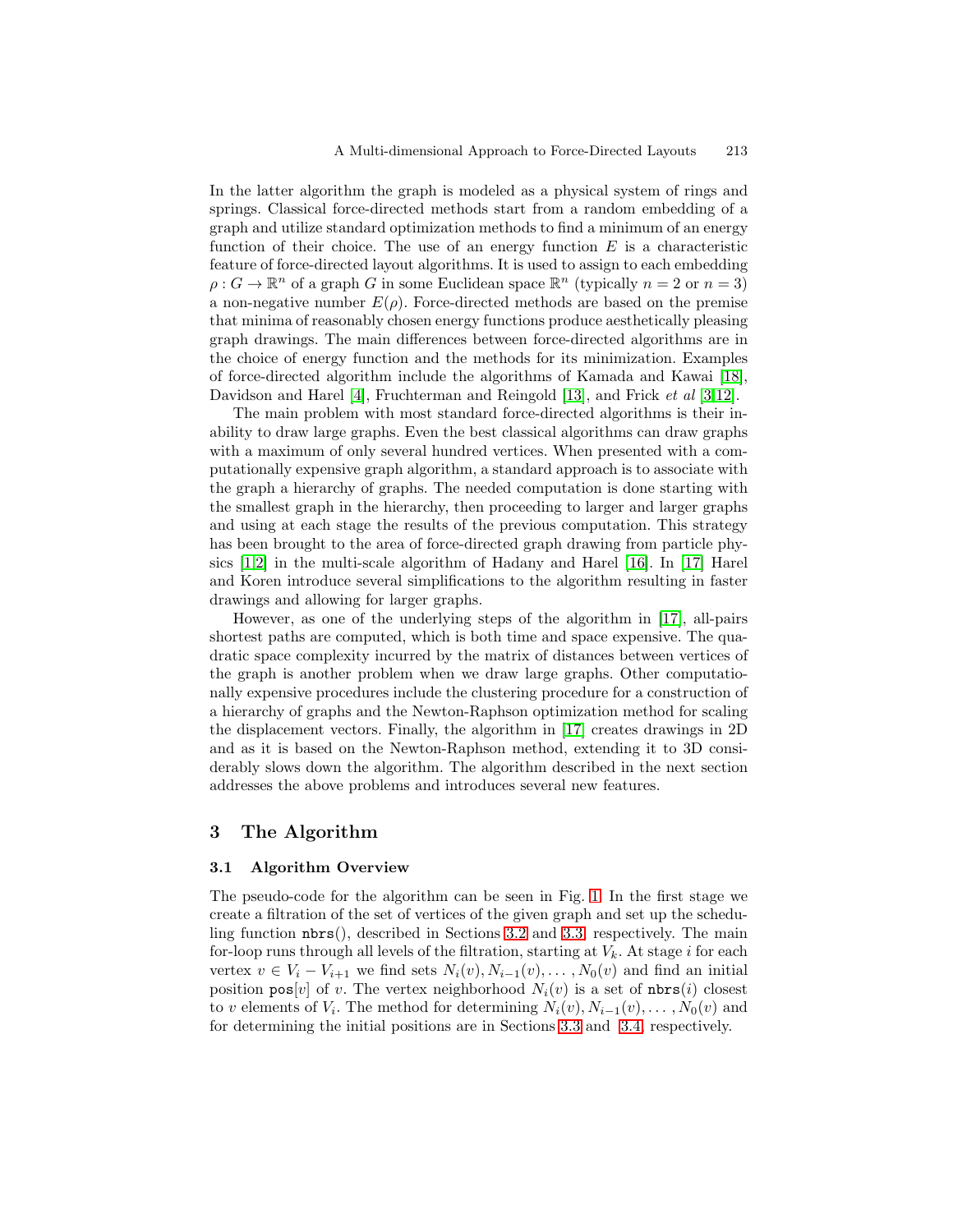```
Main Algorithm
create a filtration V: V_0 \supset V_1 \supset \ldots \supset V_k \supset \emptysetset up scheduling function nbrs()
for i = k to 0 do
    for each v \in V_i - V_{i+1} do
        find vertex neighborhood N_i(v), N_{i-1}(v), \ldots, N_0(v)find initial position pos[v] of v
    repeat rounds times
        for each v \in V_i do
            compute local temperature \texttt{heat}[v]\mathtt{disp}[v] \leftarrow \mathtt{heat}[v] \cdot \overrightarrow{F}_{N_i}(v)for each v \in V_i do
            pos[v] \leftarrow pos[v] + disp[v]add all edges e \in E
```
**Fig. 1.** After creating the vertex filtration and setting up the scheduling function the algorithm processes each filtration set, starting with the smallest one. Here  $pos[v]$  is a point in  $\mathbb{R}^n$  corresponding to vertex v and rounds is a small constant. In the refinement stage heat  $[v]$  is scaling factor for the displacement vector disp $[v]$ , which in turn is computed over a restriction  $N_i(v)$  of the vertices of  $G$ .

The refinement stage is repeated rounds times, where rounds is a small constant. Within the refinement stage, the displacement vector disp[v] of v is set to a local Kamada-Kawai force vector. Here local means that the force vector  $\overrightarrow{F}_{N_i}(v)$  is computed over v's vertex neighborhood  $N_i(v)$  rather than over all vertices in G. The displacement vector is scaled by a local temperature factor heat[v]. In Section [3.5](#page-8-0) we describe the process of calculating heat[v].

#### **3.2 Vertex Set Filtrations**

Faced with the problem of drawing a large graph, it is natural to associate with it a hierarchy of graphs and produce a drawing starting with the smallest graph in the hierarchy, and drawing larger and larger graphs using at each stage the previous drawing. Two important properties of such a hierarchy are its depth and the distribution of vertices. A constant depth hierarchy implies that as we go from one level to the next, more than a constant fraction of the vertices are added and this makes the drawing of the old level insufficient for placement of new vertices. On the other hand, a linear depth hierarchy is too time consuming to traverse. Thus, logarithmic depth is highly desirable. The effectiveness of this scheme is also dependent on the uniformity of the distribution of the vertices at all levels of the hierarchy. The hierarchy of graphs can be thought of as containing different levels of abstraction of the underlying graph. Uniform distribution of the vertices implies more accurate levels of abstraction which in turn implies better drawings on each level.

Hadany and Harel [\[16\]](#page-10-0) create a hierarchy of graphs based on the cluster number, the degree number, and the homotopic number. Harel and Koren [\[17\]](#page-10-0)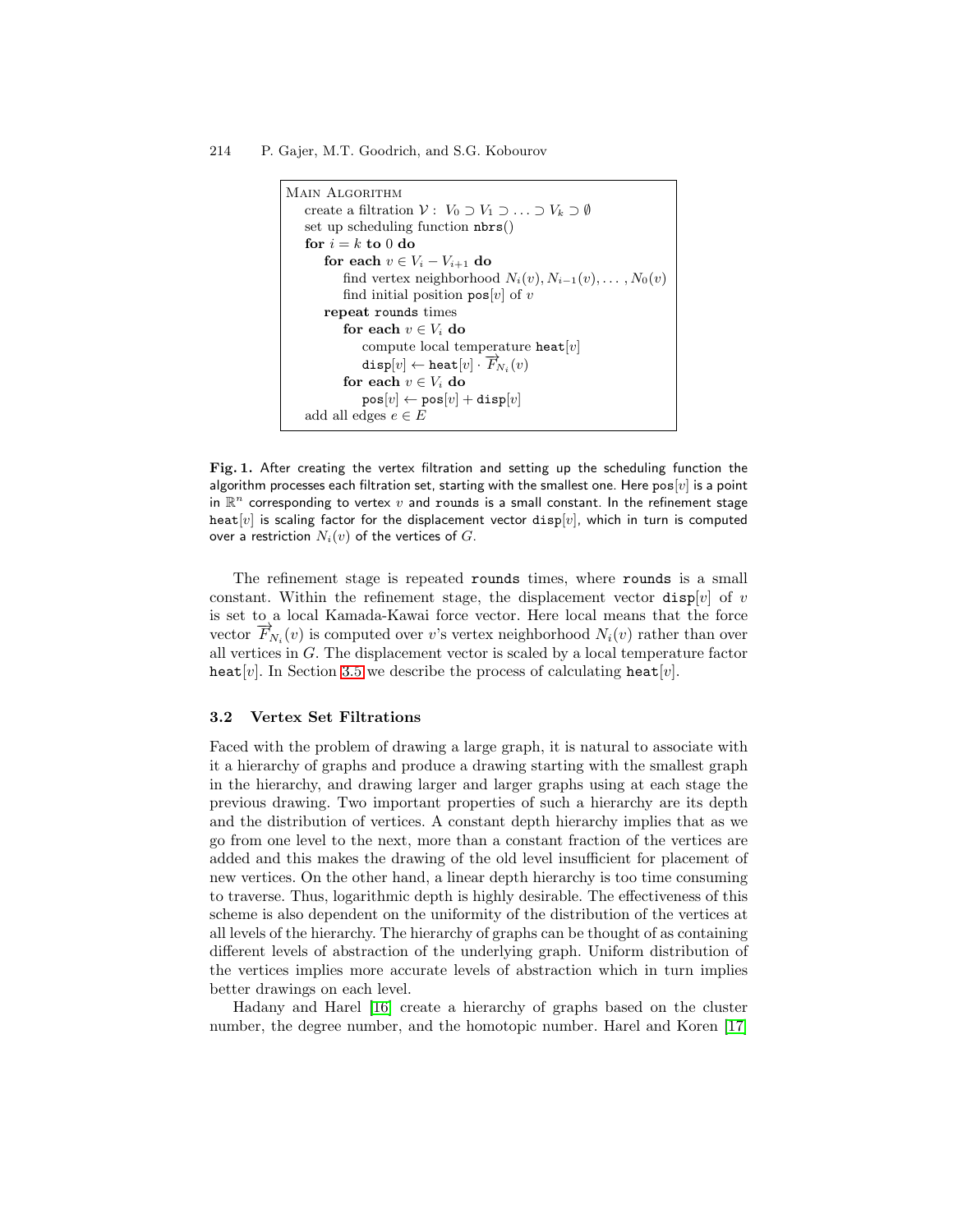<span id="page-4-0"></span>

**Fig. 2.** An example of a MIS filtration. Here the underlying graph  $G = (V, E)$  is a rectangular mesh of size  $10 \times 10$ . The dark vertices are included in the filtration. Here  $V = V_0$ ,  $V_1$ is a standard maximal independent set,  $V_2$  is a maximal subset of  $V_1$  so that the distances between its elements are at least  $2^1 + 1 = 3$ , and so on.

use a simpler method to create the hierarchy of graphs, which relies on a 2 approximation of the k-centers problem. The algorithm of [\[17\]](#page-10-0) begins by producing a graph centers (GC) filtration  $V = V_0 \supset V_1 \supset \ldots \supset V_k \supset \emptyset$  of the set V of vertices of the graph G, with  $|V_i| = c \cdot x^{k-i}$ , where  $x > 1$  and  $c = |V_k|$  is a constant. A cluster of vertices closest to each center is created for each center and on every level. A set of weighted edges is computed between elements of  $V_i$ , so that the weights correspond to the number of edges between the elements of the corresponding clusters. Thus the GC filtration together with the edges forms a hierarchy of graphs.

While having proper graphs on each level is necessary in many applications utilizing graph hierarchies, in the context of graph drawing we can save time and space by using just a filtration of the vertex set. Note that in a filtration there are no edges but only vertices. As we already pointed out, logarithmic depth and "uniform" filtrations are best for graph drawing purposes. We have developed and tested one specific such filtration that we call a maximal independent set (*MIS*) filtration and we use it in this algorithm.

Recall that  $S \subset V$  is an *independent set* of a graph  $G = (V, E)$  if no two elements of  $S$  are connected by an edge of  $G$ . Equivalently,  $S$  is an independent set of G if the graph distance between any two elements of S is at least two. The graph distance between two vertices is defined as the length of the shortest path between them in the graph. A maximal independent set filtration of G is a family of sets  $V = V_0 \supset V_1 \supset \ldots \supset V_k \supset \emptyset$ , such that each  $V_i$  is a maximal subset of  $V_{i-1}$  for which the graph distance between any pair of its elements is at least  $2^{i-1} + 1$ , see Fig. 2.

There are several advantages of MIS filtrations over GC filtrations. First, the number of vertices in the sets  $V_i$ s in the case of MIS filtrations is controlled by the geometry of the graph, whereas in the graph centers filtration the sizes are arbitrarily set by the user. Moreover, we can build a MIS filtration using little time and space, whereas graph centers filtrations require knowledge about the distances between all pairs of vertices and the all-pairs shortest path is a serious time and space bottleneck when dealing with large graphs.

MIS filtrations can be constructed as follows. Suppose we constructed an order *i* independent set  $V_i$  of G. To construct  $V_{i+1}$  let  $V^* = V_i$  be an auxiliary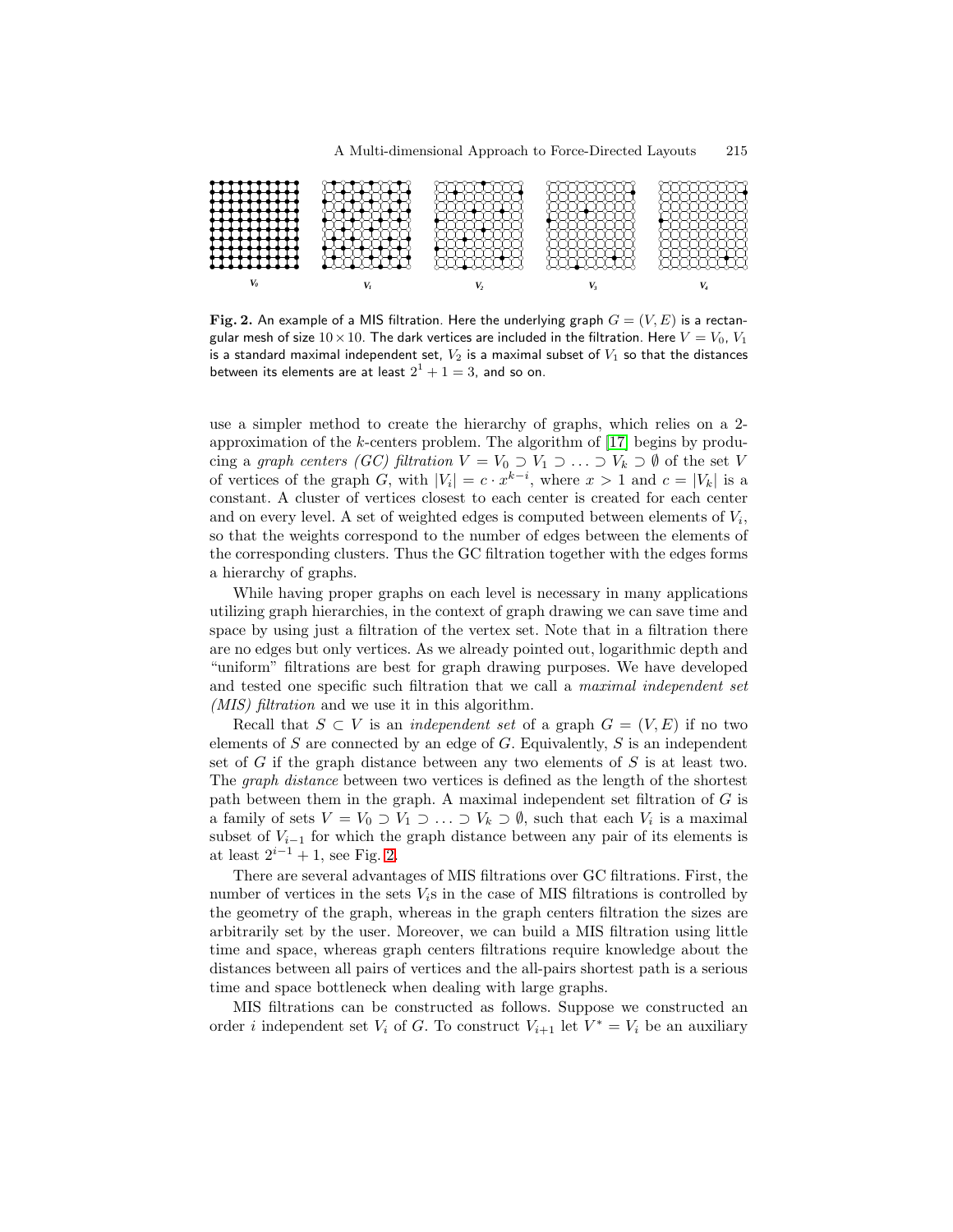<span id="page-5-0"></span>set of vertices from which we will draw elements of  $V_{i+1}$ . Take a random element  $v_0 \in V^*$  out of  $V^*$ , and place it in  $V_{i+1}$ . Next remove all elements of  $V^*$  whose graph distance to  $v_0$  is less than or equal to  $2^i$ . This distance factor is important in ensuring that vertices are well distributed and in guaranteeing small depth of the filtration. Choose another element  $v_1$  of  $V^*$ , and remove from  $V^*$  the chosen vertex and all vertices whose distance to  $v_1$  is less than or equal to  $2^i$ . Place  $v_1$ in  $V_{i+1}$ . Repeat this procedure until  $V^*$  is empty. Note that the set  $V_1$  produced by this procedure is an ordinary maximal independent set of G. An example of a maximal independent set filtration is shown in Fig. [2.](#page-4-0)

The construction of a MIS filtration stops at level k so that  $2^k > \delta(G)$ , where  $\delta(G)$  is the diameter of G. Therefore, each MIS filtration has depth  $O(\log \delta(G))$ . MIS filtrations provide excellent distribution of the vertices by construction, a property needed for high quality filtrations.

#### **3.3 Finding Vertex Neighborhoods** *Ni***(***v***)**

One of the key ideas of the hierarchical force-directed graph layout method is that at each stage of the construction a force-directed position refinement method is applied to a given layer  $V_i$  of a filtration only locally. More precisely, for a given energy function E and  $v \in V_i$ , the gradient of E at  $\mathsf{pos}[v]$  is computed not for E but for the restriction of E to some neighborhood  $N_i(v)$  of v in  $V_i$ . Utilization of a good filtration of  $V$  and a local position refinement strategy are the key means of escaping a quadratic lower bound for space and time complexity of the classical force-directed methods.

This section describes a procedure of constructing  $N_i(v)$  sets and the definition of the scheduling function nbrs(). Intuitively, at each stage of the hierarchical graph drawing strategy we should be getting a better and better approximation of the final drawing of the graph. Ideally, at the last stage, when we perform a force-directed local refinement of the position of each vertex  $v$  of the graph, it should be enough to take  $N_0(v)$  to be the set of adjacent vertices of v. The time complexity of this last stage calculation is  $c \cdot \sum_{v \in V} N_0(v) =$  $c \cdot n \cdot \text{avgDeg}(G)$ , where  $\text{avgDeg}(G)$  is the average degree of G. We would like to make  $c \cdot n \cdot \text{avgDeg}(G)$  an upper bound for the complexity of calculations at each stage of graph drawing construction. Therefore, we set  $\texttt{nbrs}(i) = \Theta(\frac{\texttt{avgDeg}(\mathcal{G}) \cdot n}{|V_i|})$ .

Suppose V is a logarithmic depth filtration of the set V of vertices of  $G$ . The calculation of the sets  $N_i(v), N_{i-1}(v), \ldots, N_0(v)$  is performed for each element  $v \in V$  only once, when it is added to a set of already placed vertices, see Fig. [1.](#page-3-0) We require that  $N_k(v)$  contains  $\Theta(\texttt{nbrs}(k))$  elements for each  $k = i, i-1, \ldots, 0$ . Therefore, the space complexity of this strategy is bounded above by

$$
\sum_{i=0}^{k} |V_i - V_{i+1}| \left( \text{nbrs}(1) + \text{nbrs}(2) + \dots + \text{nbrs}(i) \right). \tag{1}
$$

Since  $V_{i+1} \subset V_i$ , we have  $|V_i - V_{i+1}| = |V_i| - |V_{i+1}|$ , and after simplifications (1) takes the form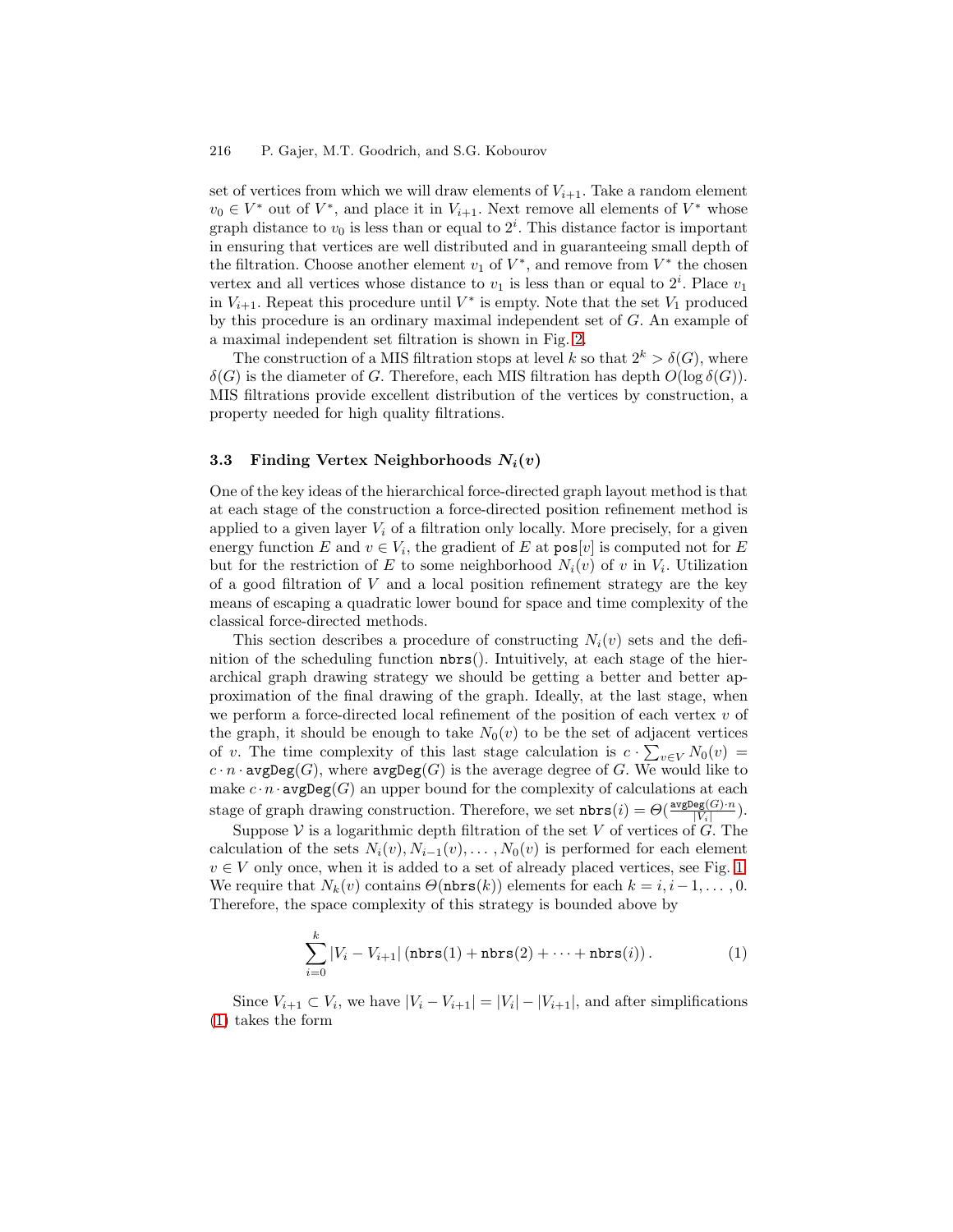<span id="page-6-0"></span>
$$
\sum_{i=0}^{k} |V_i| \text{nbrs}(i) \le c_0 \sum_{i=0}^{k} |V_i| \frac{\text{avgDeg}(G) \cdot n}{|V_i|} = c_0 \sum_{i=0}^{k} \text{avgDeg}(G) \cdot n =
$$
  
=  $c_0 \text{avgDeg}(G) \cdot (k+1)n.$  (2)

Similarly we can show that there exists a positive constant  $c_1$  so that equa-tion [\(1\)](#page-5-0) is greater than  $c_1$ **avgDeg**(G)  $\cdot$  (k + 1)n. Thus, the storage complexity of the above strategy for finding  $N_i(v), N_{i-1}(v), \ldots, N_0(v)$  for all  $v \in V$  is  $\Theta(\texttt{avgDeg}(G)kn)$ . If G is of bounded degree, then  $\Theta(\texttt{avgDeg}(G)kn) = \Theta(kn)$ , where  $k = \log n$  for a GC filtration, and  $k = \log \delta(G)$  for a MIS filtration.

Let the *depth of a vertex*,  $depth(v)$ , with respect to V be the largest d, such that  $v \in V_d$ . The sets  $N_i(v), N_{i-1}(v), \ldots, N_0(v)$  are created by repeated application of a breadth-first search algorithm. A new vertex with depth d is placed in each of  $N_i(v)$ , for  $j \leq d$ , if  $N_i(v)$  is not full already. The process stops when all  $N_j(v)$ s are full. Note that the running time of this procedure is bounded above by

$$
\sum_{i=1}^{k} |V_i| (1 \cdot \texttt{nbrs}(1) + 2 \cdot \texttt{nbrs}(2) + \dots + i \cdot \texttt{nbrs}(i)). \tag{3}
$$

As in the case of the expression [\(1\)](#page-5-0), (3) is equal to

$$
\sum_{i=0}^{k} i|V_i|\mathtt{nbrs}(i) \le c_0 \sum_{i=0}^{k} i|V_i| \frac{\text{avgDeg}(G) \cdot n}{|V_i|} = c_0 \sum_{i=0}^{k} i \text{avgDeg}(G) \cdot n =
$$

$$
= c_0 \text{avgDeg}(G) \cdot \frac{(k+1)k}{2}n.
$$
(4)

Similarly we can show that there exists a positive constant  $c_1$  so that equation (3) is greater than  $c_1$ **avgDeg** $(G) \cdot \frac{(k+1)k}{2}$  $\frac{1}{2}n$ . The time complexity of this strategy for finding  $N_i(v), N_{i-1}(v), \ldots, N_0(v)$  for all  $v \in V$  is  $\Theta(\texttt{avgDeg}(G)k^2n)$ . If G is of bounded degree, then  $\Theta(\text{avgDeg}(G)k^2n) = \Theta(k^2n)$ , where  $k = \log n$  for a GC filtration, and  $k = \log \delta(G)$  for a MIS filtration.

#### **3.4 Initial Placement of Vertices**

Most graph drawing algorithms begin by placing all the vertices of the graph randomly in the plane or in 3D. In this algorithm we have adopted a different approach in that we add vertices to the current drawing one at a time and only after we have found a suitable place for them. Here we describe the process in two dimensional space, but in practice it can be done in any Euclidean space E. Recall that in the first step of the algorithm we compute a filtration  $V =$  $V_0 \supset V_1 \supset \ldots \supset V_k \supset \emptyset$ . If necessary, we modify the last one or two sets of the filtration so that the last one has exactly three elements,  $V_k = \{u, v, w\}.$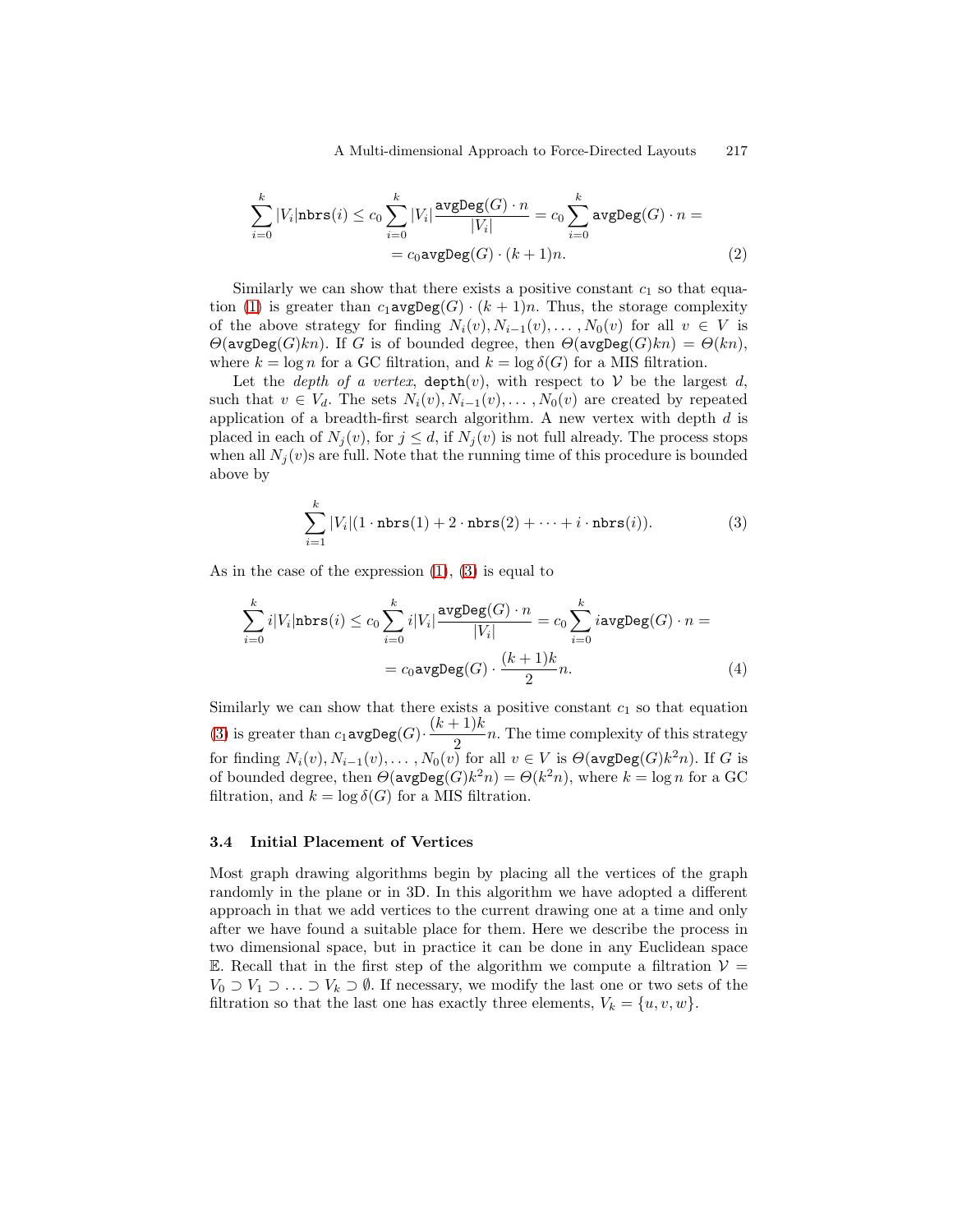<span id="page-7-0"></span>

Fig. 3. Initial placement for a new vertex  $t$ ; darkly shaded vertices have already been placed. (a) Given two vertices in  $\mathbb{R}^2$ , there are up to two possible places for t, based on its graph distance to u and v. (b) Using three vertices in  $\mathbb{R}^2$  results in a better placement.

We start the process of drawing G by placing  $u, v$ , and  $w$  as follows: we find a triangle with endpoints given by  $pos[u], pos[v], pos[w]$ , so that  $d_{\mathbb{R}^2}(u, v) =$  $d_G(u, v)$ ,  $d_{\mathbb{R}^2}(v, w) = d_G(v, w)$ ,  $d_{\mathbb{R}^2}(w, u) = d_G(w, u)$ , where  $d_{\mathbb{R}^2}(u, v)$  is the Euclidean distance between  $pos[u]$  and  $pos[v]$ , and  $d_G(u, v)$  is the graph distance between  $u$  and  $v$ .

In general, after refining the positions of the vertices in  $V_i$ , we need to find initial positions for the vertices in  $V_{i-1} - V_i$ . Once all vertices in  $V_{i-1}$  are placed their positions are refined, and we proceed to the next level. This two-stage process continues until all vertices have been drawn. A natural way to place a new vertex given the placement of several others is to use the graph distance from the new vertex to several of its closest neighbors that have already been placed. We base our placement strategy on this simple idea.

Suppose that we are looking for a place for a new vertex  $t \in V_{i-1} - V_i$ . Furthermore, suppose that we know two vertices  $u, v \in V_i$  which have already been placed. Then using their position vectors,  $\cos[u]$  and  $\cos[v]$ , and the graph distances  $d_G(u, t)$  and  $d_G(v, t)$ , it is straightforward to find a position pos[t] of t in the plane so that  $d_{\mathbb{R}^2}(u, t) = d_G(u, t)$ ,  $d_{\mathbb{R}^2}(v, t) = d_G(v, t)$ , as shown in Fig. 3(a). This idea can be generalized so that three or more already placed vertices are used to determine the location of new vertices. For each vertex  $t \in V_{i-1} - V_i$  we find its three closest neighbors  $u, v, w \in V_i$ , see Fig. 3(b). Since  $u, v$  and w have already been placed we can obtain a suitable place for t by solving the following system of equations for  $u, v, w$ , and  $t$ 

$$
\begin{cases} (x - x_u)^2 + (y - y_u)^2 = \mathbf{d}_G(u, t)^2\\ (x - x_v)^2 + (y - y_v)^2 = \mathbf{d}_G(v, t)^2\\ (x - x_w)^2 + (y - y_w)^2 = \mathbf{d}_G(w, t)^2, \end{cases}
$$

where  $pos[u]=(x_u, y_u)$ ,  $pos[v]=(x_v, y_v)$ ,  $pos[w]=(x_w, y_w)$ ,  $pos[t]=(x, y)$ . Since this system of equations is over-determined and may not have any solutions, we solve the following three pairs of equations instead:

$$
\begin{cases} \mathrm{d}_{\mathbb{R}^2}(u,t) = \mathrm{d}_G(u,t) \\ \mathrm{d}_{\mathbb{R}^2}(v,t) = \mathrm{d}_G(v,t) \end{cases} \quad \begin{cases} \mathrm{d}_{\mathbb{R}^2}(v,t) = \mathrm{d}_G(v,t) \\ \mathrm{d}_{\mathbb{R}^2}(w,t) = \mathrm{d}_G(w,t) \end{cases} \quad \begin{cases} \mathrm{d}_{\mathbb{R}^2}(u,t) = \mathrm{d}_G(u,t) \\ \mathrm{d}_{\mathbb{R}^2}(w,t) = \mathrm{d}_G(w,t) \end{cases}
$$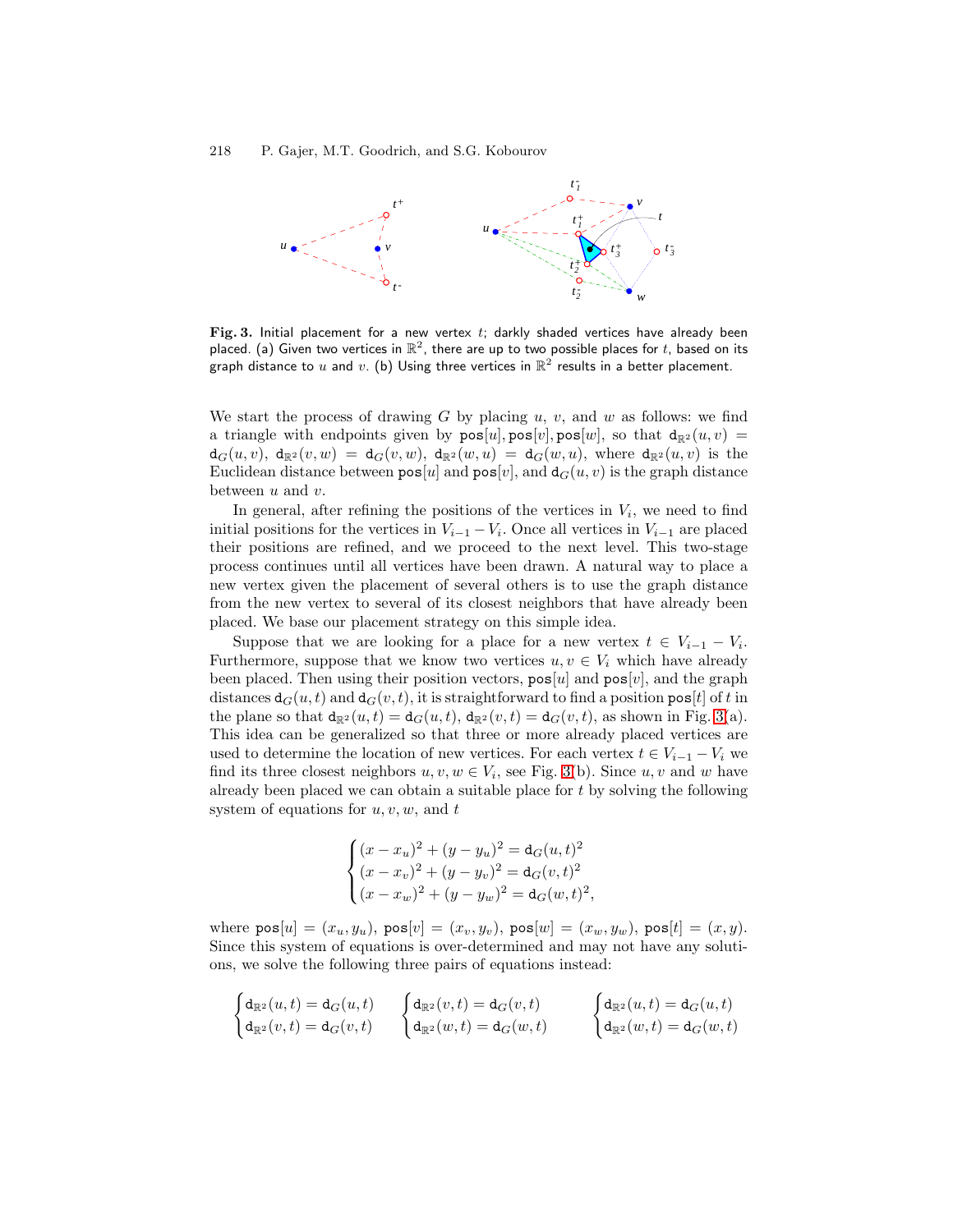<span id="page-8-0"></span>Solving these three systems of quadratic equations we obtain up to six different solutions. We choose the three closest to each other, call them  $t_1^+, t_2^+, t_3^+,$  and place t are their barycenter:  $pos[t] = (t_1^+ + t_2^+ + t_3^+)/3$ , see Fig. [3\(](#page-7-0)b).

#### **3.5 Local Temperature Calculations**

A common problem with most force-directed algorithms is determining the scaling factor of the displacement vector at each phase. Clearly, in the early iterations vertices should move farther than in the last iteration, but coming up with a schedule for scaling the displacement vector that works well for most graphs is generally difficult. One of the reasons for this difficulty is that initially the vertices are placed at random and as a result can be arbitrarily far from their final position. As a result of the intelligent placement of vertices in our algorithms, this is much less of a problem. The local temperature heat  $[v]$  of v is simply a scaling factor of the displacement vector  $\text{disp}[v]$  of v. One particular implementation is considered in detail in [\[15\]](#page-10-0) but regardless of the specifics of the implementation, the time complexity for updating the local temperature for each  $v$  is constant and thus the total time complexity for local temperature calculations is linear.

#### **3.6 Multi-dimensional Drawing**

One of the major advantages of a simple local temperature calculation is that unlike the Newton-Raphson and the majority of other classical optimization methods, it works with minor changes in any dimension. In order to obtain an embedding of a graph in  $\mathbb{R}^n$ , we can simply make  $\mathsf{pos}[v]$  an n dimensional vector. A problem with drawings in dimensions higher than three is that they cannot be trivially displayed. An obvious solution to this problem is to find a projection from  $\mathbb{R}^n$  into  $\mathbb{R}^3$  or  $\mathbb{R}^2$ .

Consider the case in which a four dimensional drawing is projected down to three dimensions. The projection method described below generalizes to higher dimensions as well. We begin by taking a random vector  $\mathbf{e}'_0$  in  $\mathbb{R}^4$  and normalizing it  $e_0 = \frac{e_0'}{\|\mathbf{e}_0'\|}$ . Next we find three vectors  $\mathbf{e}'_1, \mathbf{e}'_2, \mathbf{e}'_3 \in \mathbb{R}^4$  so that  $\mathbf{e}_0, \mathbf{e}'_1, \mathbf{e}'_2, \mathbf{e}'_3$ are linearly independent in  $\mathbb{R}^4$ . We find these vectors by repeatedly choosing a random vector and checking if it is independent from the previous ones until we have four vectors. We then use the Gram-Schmidt orthogonalization process to produce an orthonormal basis  $e_0, e_1, e_2, e_3$  of  $\mathbb{R}^4$  using  $e_0, e'_1, e'_2, e'_3$ . The three vectors  $e_1, e_2, e_3$  span a 3 dimensional subspace S of  $\mathbb{R}^4$  which is perpendicular to the vector  $e_0$ . The orthogonal projection  $\rho : \mathbb{R}^4 \to S$  from  $\mathbb{R}^4$  onto S in the direction of the vector  $e_0$  is given by the formula  $\rho(v) = v - (e_0, v) * e_0$ , where  $(e_0, v)$  is the scalar product between  $e_0$  and v. Yet to display v on the screen using OpenGL, we need the coordinates  $(v_1, v_2, v_3)$  of the projection  $\rho(v)$  of v onto S with respect to the basis vectors  $e_1, e_2, e_3$ . We get these by a simple scalar product calculation  $v_1 = (e_1, v), v_2 = (e_2, v), v_3 = (e_3, v).$ 

The above procedure easily generalizes to higher dimensions. Our experiments with 4D drawings yield better results than regular three dimensional drawings. In particular, note the problems with the drawings of the Moebius bend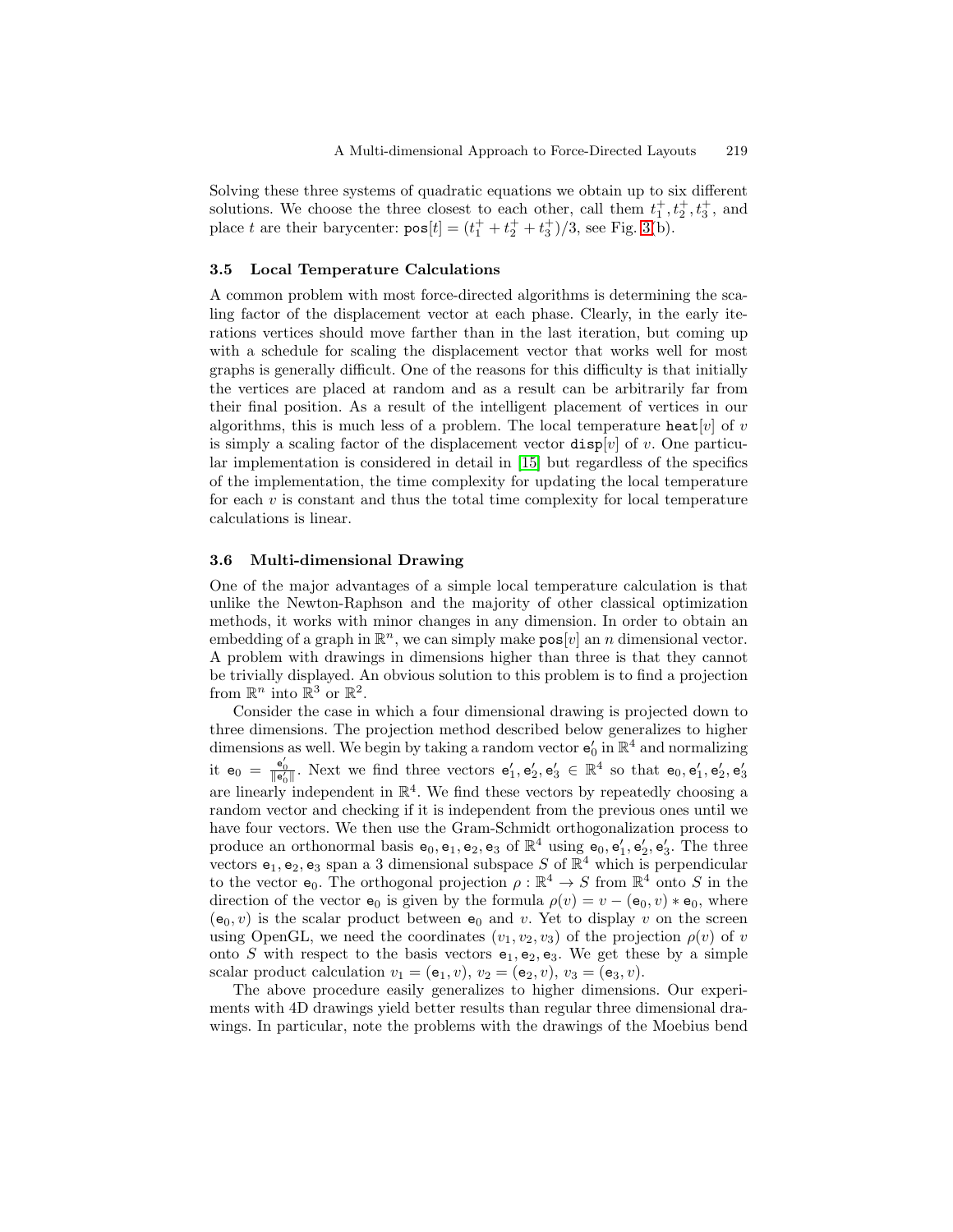<span id="page-9-0"></span>

**Fig. 4.** (a-b) Moebius bands on 600 and 1500 vertices drawn in 3D. Note the rough twists.(c-d) The same graphs but drawn in 4D and projected in 3D.

directly in 3D in Fig.  $4(a-b)$  and the improved drawings when the same graphs are drawn in 4D and projected to 3D in Fig. 4(c-d).

## **3.7 Space and Time Complexity**

**Main Theorem.** If G is a graph of bounded degree and  $V$  is a GC filtration or a MIS filtration of the set V of vertices of G, then the time complexity of our algorithm, after constructing V, is  $\Theta(n \cdot k^2)$  and the space required is  $\Theta(n \cdot k)$ , where  $k = \log n$  if V is a GC filtration, and  $k = \log \delta(G)$  if V is a MIS filtration.

Proof. The proof of the theorem follows from the fact that after building a filtration  $\mathcal{V}$ , all parts of the algorithm take linear time and space, except the procedure for finding  $N_i(v)$ ,  $N_{i-1}(v)$ ,...,  $N_0(v)$  for each element v of V. Thus both time and space complexity of the algorithm is determined by the time and space complexity of the procedure for finding  $N_i(v)$ s. In Section [3.3,](#page-5-0) we showed that the time required for finding the sets  $N_i(v)$  is  $\Theta(n \cdot k^2)$  and the space required is  $\Theta(n \cdot k)$ , which concludes the proof.

# **4 Conclusion**

We have presented a novel algorithm for drawing large graphs. The algorithm employs a vertex filtration together with intelligent placement of vertices and fast energy minimization. The algorithm produces drawings in two, three, and higher dimensions in sub-quadratic time and space. While the algorithm works very well for sparse graphs and graphs of low degree, it does not produce high quality drawings for all graphs. In particular, well-connected graphs pose significant challenges as the vertex filtrations become very shallow.

# **References**

- 1. A. Brandt. Multilevel computations of integral transforms and particle interactions with oscillatory kernels. Computer Physics Communications, 65:24-38, 1991.
- 2. A. Brandt. Multigrid methods in lattice field computations. Nucl. Phys. B, 26:137– 180, 1992. Proc. Suppl.
- 3. I. Bruß and A. Frick. Fast interactive 3-D graph visualization. In Graph Drawing (Proc. GD '95), pages 99–110, 1995.